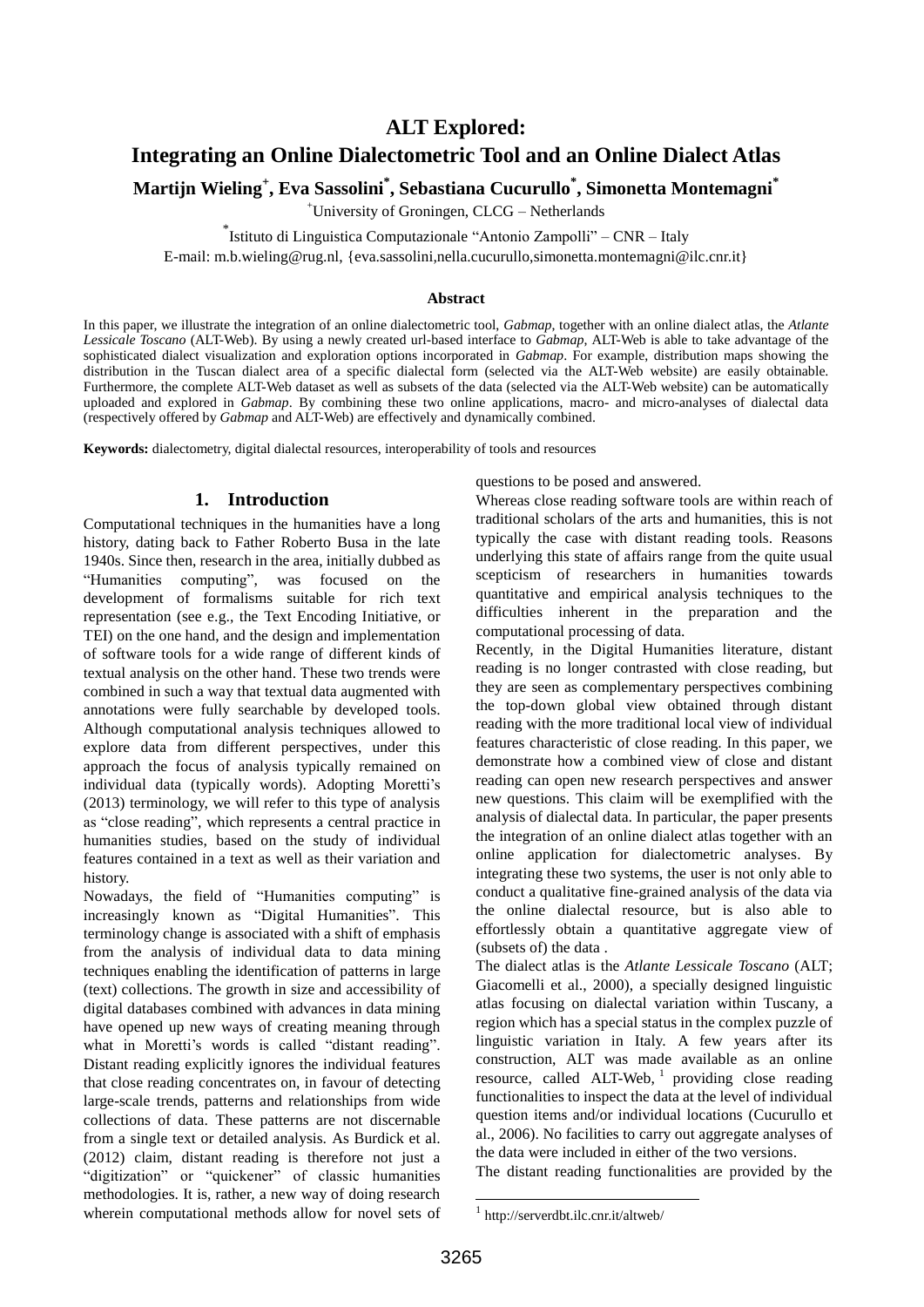online application *Gabmap* (Nerbonne et al., 2011; Leinonen et al., forthcoming), which has been developed by the University of Groningen in the framework of CLARIN-NL as an accessible open source web application to analyze language variation data. *Gabmap* allows both aggregate dialectometric analyses and data inspection at the level of the individual items.

In the following sections, we illustrate how we have integrated ALT-Web and *Gabmap* and highlight the functionality of the resulting system, dubbed *ALT Explored*. With *ALT Explored*, linguists and dialectologists are able to explore, quantitatively and qualitatively analyze and visualize the ALT data in order to support their research. From a more general perspective, this study can also be seen as an example of integration of resources and services within the pan-European CLARIN ERIC infrastructure. Whereas *Gabmap* is already part of CLARIN, ALT-Web will be integrated soon, thanks to the recent participation of Italy in the project.

The paper is organized as follows. Section 2 introduces the ALT atlas and its online counterpart in detail, and discusses the functionality of *Gabmap*. Section 3 explains the steps necessary to pre-process the ALT data for use in *Gabmap*, while Section 4 discusses the functionality of the integrative system. Finally, Section 5 ends with some conclusions.

### **2. Background**

### **2.1 Atlante Lessicale Toscano**

The *Atlante Lessicale Toscano* (ALT) is a specially designed linguistic atlas in which dialectal data have both a diatopic and diastratic characterization. The adjectives qualifying this linguistic atlas in its name are "lexical" and "Tuscan". ALT is lexical in the sense that its main focus is on lexical variation. ALT is Tuscan in the sense that it is a regional atlas focusing on dialectal variation within Tuscany, a region where both Tuscan and non-Tuscan dialects are spoken. Specifically, Gallo-Italian dialects are spoken in Lunigiana and in small areas of the Apennines.

The interviews of the *Atlante Lessicale Toscano* (ALT; Giacomelli et al., 2000) were conducted between 1974 and 1986 in 224 localities in Tuscany, with 2,193 informants selected with respect to various parameters, including age, socio-economic status, education and culture. Tuscan dialects are spoken in 213 out of the 224 investigated locations (with a total of 2,060 informants). The interviews were carried out by a group of trained fieldworkers who employed a questionnaire of 745 target items, designed to elicit variation mainly in vocabulary, semantics and phonetics. A dialectal corpus with these features lends itself to investigations concerning geographic or horizontal (diatopic) variation as well as social or vertical (diastratic) variation (see Wieling et al., 2014 for an example). *ALT Explored* focuses on both dimensions of lexical variation.

During ALT interviews, informants were asked two main types of questions: onomasiological questions starting

from concepts and looking for the lexical items designating them (a typical onomasiological question is "How is this concept designated or named?"), and semasiological questions starting from word forms and asking for their meanings (a typical semasiological question is "Which meanings does this word have?"). Each informant responded to a total of 460 onomasiological (eliciting a lexical item for a concept) and 285 semasiological (eliciting a meaning for a word form) questions. In what follows, we will focus on the subcorpus of answers to onomasiological questions.

### **2.2 ALT-Web**

ALT-Web is the online version of ALT: it contains the digitized responses to all 745 onomasiological and semasiological questions. In ALT-Web, all dialectal responses are assigned different levels of representation, with a first level rendering the original phonetic transcription and other levels containing normalized representations of the original form encoded in standard Italian orthography.

In this multi-level representation model, dialectal data are encoded in layers of progressively decreasing detail going from phonetic transcription to different levels of normalized representations abstracting away from details of speakers' pronunciation. For the phonetic transcription, a geographically specialized version of the "Carta dei Dialetti Italiani" (CDI) transcription system (Grassi et al. 1997) was used, henceforth referred to as CDI-ALT. In what follows, we will focus on the phonetic and normalized representation levels. Concerning the latter, the most abstract normalized representation was selected, i.e. the representation level abstracting away from productive phonetic variation within Tuscany and mainly reflecting lexical and (limited) morphological variation. ALT-Web provides flexible and dynamic query facilities which permit the user to interactively access the corpus of dialectal data and to navigate through it on the basis of his or her research interests. Information can be accessed and

retrieved on the basis of a wide range of parameters which can be flexibly combined. For example, lexical data can be queried on the basis of the question, the location, and/or the socio-economic features of the informant(s). Furthermore, questions can be filtered on the basis of their relevance with respect to a given semantic field or linguistic register. ALT-Web also contains a basic geographical visualization facility providing for each answer presence/absence maps: frequency information is not taken into account in this visualization. For more details about ALT-Web, the interested reader is referred to Cucurullo et al. (2006).

### **2.3 Gabmap**

*Gabmap* (Nerbonne et al., 2011; Leinonen et al., forthcoming) is an online web application for conducting dialectometric analyses. Besides enabling a researcher to conduct aggregate analyses (such as cluster analysis, or visualizing the data using multidimensional scaling) of dialect data, *Gabmap* also offers facilities for visualizing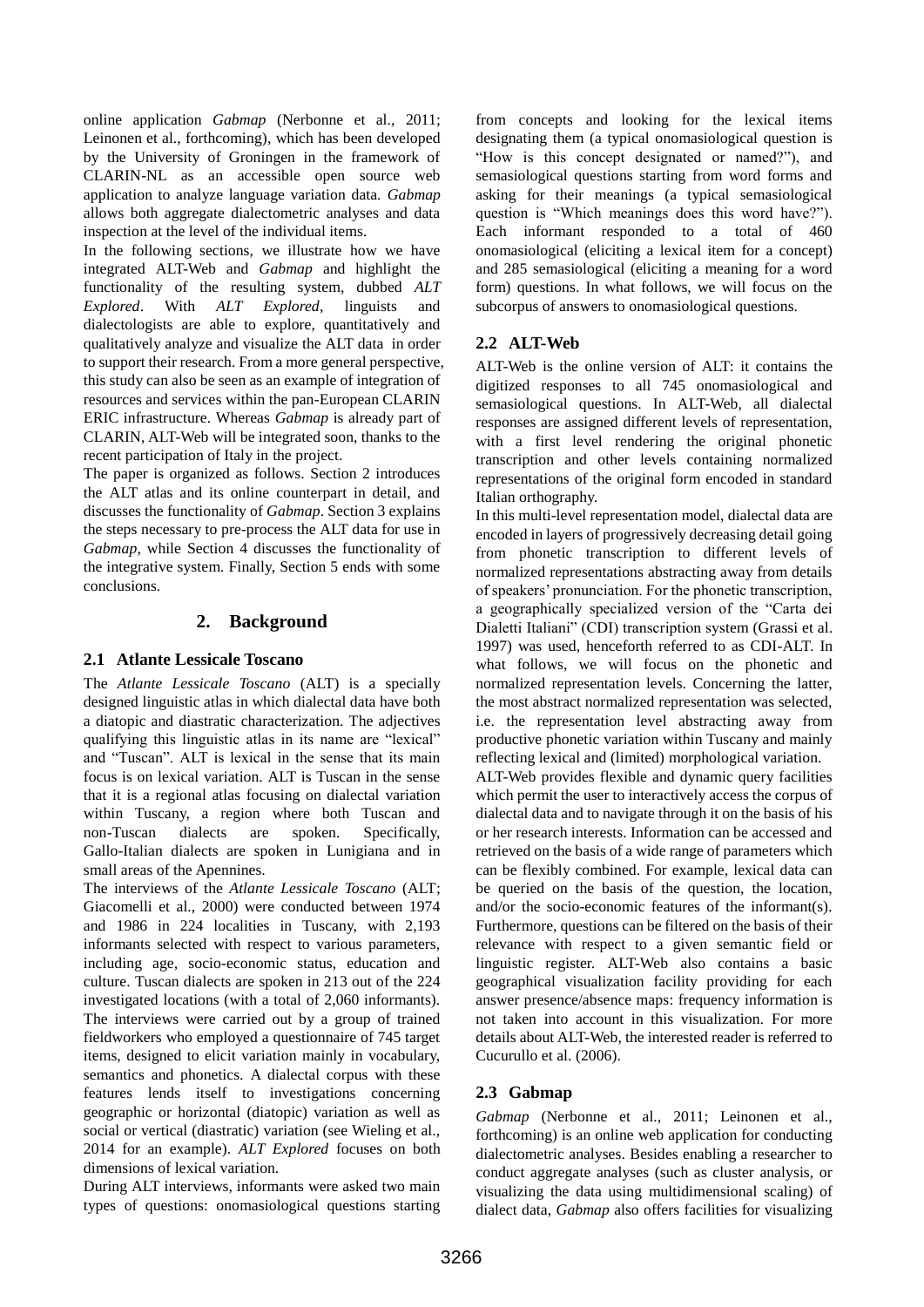and inspecting the original data. All visualizations can be downloaded as vector or bitmap graphics. *Gabmap* has been positively evaluated by Snoek (2014: 206): "Gabmap is excellent software that permits the mapping and comparison of linguistic data in a fast and generally painless manner".

To use *Gabmap*, a free account needs to be created. After logging in, language variation data can be uploaded and the results of the dialectometric analysis can be inspected. The data file should contain the lexical variants provided as answers to the questionnaire items (possibly in phonetic transcription) in each location. In addition, a mapping file (i.e. a "kml" file) with the geographical coordinates of each location as well as the outline of the dialect region is necessary to adequately visualize the results on a map.

The aggregate analyses in *Gabmap* are based on an underlying distance matrix between all *N* pairs of locations (i.e. an *N* x *N* matrix). These distances can be calculated on the basis of binary distinctions (same or different), but are more frequently based on the Levenshtein distance (i.e. the edit distance; Levenshtein, 1965) which is equal to the minimum number of insertions, deletions and substitutions to transform one phonetically transcribed pronunciation to another. Dialect distances between each pair of locations are obtained by averaging the distances for each individual linguistic item.

*Gabmap* offers several analyses on the basis of this distance matrix. A first analysis offered by *Gabmap* is cluster analysis. After a user has selected a specific clustering algorithm and determined the number of desired clusters, *Gabmap* shows the resulting cluster map, with locations in the same cluster having the same color. As cluster analysis is inherently instable and subjective (i.e. how many clusters to choose), *Gabmap* also allows the user to obtain a probabilistic (or fuzzy) clustering, where each location has a certain probability of being in a cluster with other locations.

A useful alternative to clustering offered by *Gabmap* is multidimensional scaling, which takes advantage of the structure in the original distance matrix, to reduce the distance matrix to an *N* x 3 matrix. The values in the three columns can then be mapped to the colors red, green and blue. In this way each location can be assigned a specific color. Locations (i.e. dialects) which are linguistically similar will have a similar color.

Besides these two types of analyses, there are various other options implemented in *Gabmap*, including the inspection of the data via distribution maps (showing the relative frequency of a form in a location), the visualization of difference maps (i.e. lines connect each pair of locations, the thickness of the line indicates the similarity between the locations), and the visualization of reference point maps (visualizing the differences from the perspective of a pre-selected location) à la Goebl (2010).

Some additional information about many of these options is discussed by Wieling (2013), Snoek (2014) and Leinonen et al. (forthcoming).

### **3. Data Pre-processing**

At the time when the digital editions of ALT were designed and developed, the use of the CDI-ALT phonetic representation was the only option, in line with the Italian tradition of dialectological studies which preferred the CDI transcription system with respect to the International Phonetic Alphabet (IPA). Nowadays, this choice needs to be revised for both usability and technical reasons. First, to make the ALT corpus usable by the wider international community of dialectologists and linguists who may not be familiar with the CDI notation. Secondly – and primarily for the specific concerns of this study – to guarantee the interoperability of ALT-Web and *Gabmap* resources and tools. The CDI-ALT phonetic representation was thus converted to the International Phonetic Alphabet (IPA) representation. This conversion was done automatically on the basis of 158 ordered conversion rules encoded as PERL regular expressions.

In ALT, phonetically transcribed data were represented through a hybrid encoding schema including both compositional and atomic representations which, depending on the processing task, were automatically converted into each other (Montemagni and Paoli, 1989-90; Cucurullo et al., 2006). Compositional representations (third column in the Appendix table) encode each phonetic symbol with a basic sign which can be further specified through diacritics (conveying information e.g., about stress or nasality of vowels). Atomic representations (second column in the Appendix table) show a 1:1 correspondence between CDI-ALT phonetic symbols and computer codes. The CDI-ALT compositional representation was taken as the starting point for the conversion to IPA. In the Appendix, the correspondence table between the CDI-ALT and IPA notations is reported. It is clear that in most cases a one-to-one correspondence was found, with the following exceptions:

- a CDI-ALT phonetic segment combined with one diacritic corresponds to an individual IPA phonetic segment (e.g.  $[\rho] > [\varepsilon]$ );
- an individual CDI-ALT phonetic segment is converted into a IPA phonetic segment combined with a diacritic (e.g.  $[t] > [t]$ ).

Interestingly enough, there are three different cases (highlighted in grey in the correspondence table) in which two different CDI-ALT segments are assigned the same IPA representation: this is the case of the weakened realization of palatal affricates, e.g.  $[\circ]$  and  $[\circ]$ , whose IPA representation coincides with the representation of the  $\lceil \xi \rceil$ and [ $\Upsilon$ ] CDI-ALT segments, i.e. the voiceless and voiced postalveolar fricatives [ʃ] and [ʒ].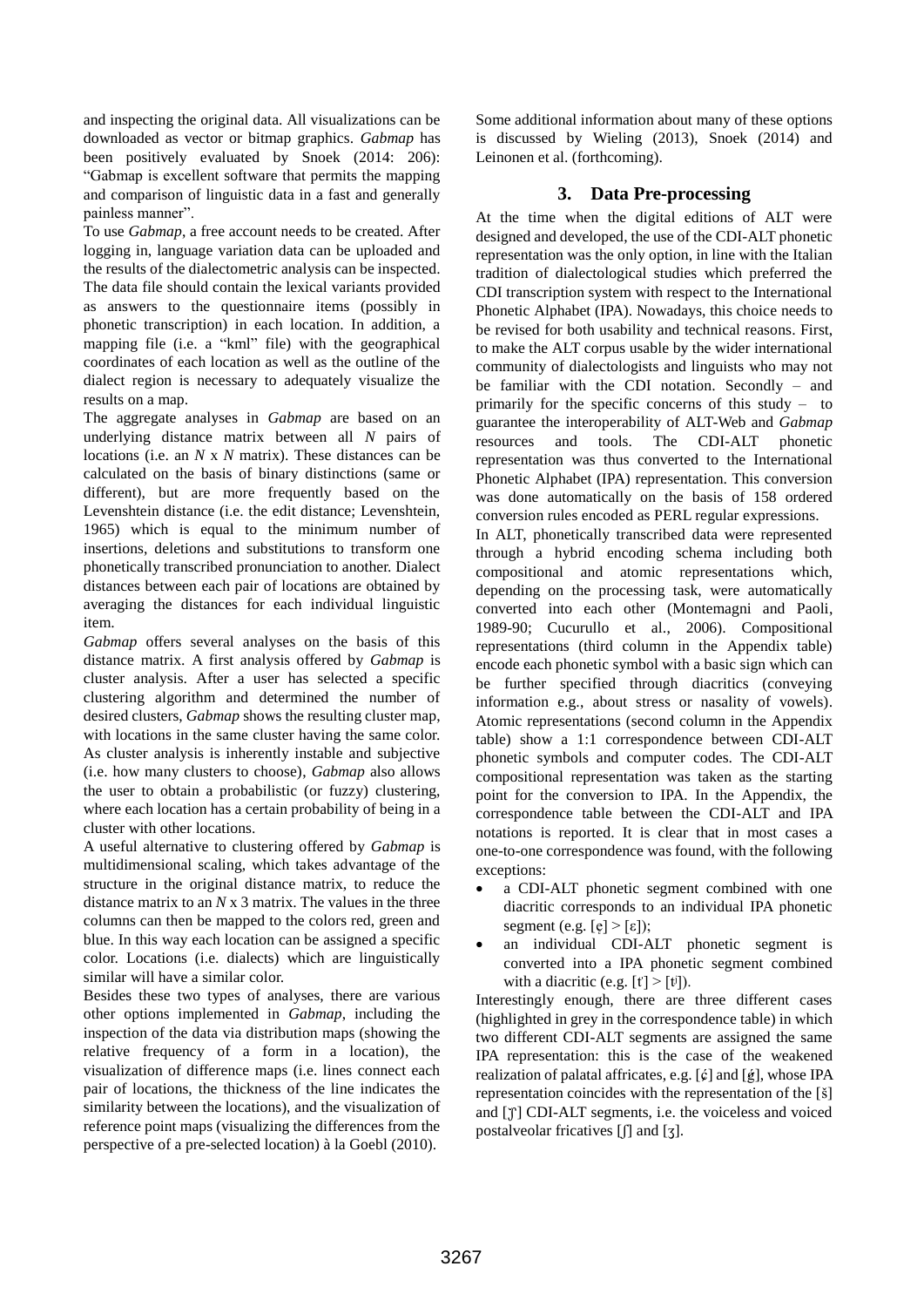

Figure 1: Four custom *Gabmap* projects in *ALT Explored*

Our final remark with respect to the conversion involves the strategy we employed to mark word stress. In IPA, word stress is marked by inserting a vertical line (ˈ) before the stressed syllable in the phonetic transcription of the word, while in the CDI-ALT notation the stress is associated with the vowel in the stressed syllable. Due to the difficulty of automatically segmenting the word in syllables, we decided to follow the CDI-ALT stress notation, i.e. to insert the stress mark (i.e. the vertical line) before the vowel in the stressed syllable, also in the IPA notation.

### **4. Design and functionality of ALT Explored**

After careful analysis of the ALT data, and the way they are organized and indexed within ALT-Web, we identified two integration possibilities with *Gabmap*. On the one hand, a new access functionality to the ALT dialectal corpus was designed and implemented, making it possible to carry out dialectometric analyses of the whole dataset, or user-defined subsets based on linguistic and extra-linguistic filters. On the other hand, the ALT-Web visualization of distributional data was extended with a new map type accounting for relative frequency of items within investigated locations. In this case, the integration with *Gabmap* is carried out at the level of individual queries.

As *Gabmap* is available as open source software, we have customized the original source code to allow for the integration with ALT-Web along the lines depicted above. The changes can be classified in three categories, which are illustrated in the following subsections.

### **4.1 Custom Gabmap projects**

The first change involved the creation of four custom Gabmap projects on the basis of the dataset containing all answers to the onomasiological ALT questions. We created four projects to represent both the phonetically transcribed data (converted to IPA) and the normalized data, both for all locations in the ALT dataset (224) and for the subset of 213 locations where a Tuscan dialect is spoken. For this purpose, the ALT-Web data was converted to the tabular form required for *Gabmap* and the appropriate mapping files including the locations were created. In each location, the phonetic transcription (or normalized form) of each individual speaker was retained. Note that a relatively similar customization of *Gabmap* has been made for another dataset focusing on lexical variation in contemporary English dialects, the *BBC Voices* data (i.e. BBC Voices explored; Wieling, 2013). The four individual projects can be accessed directly via the links at<http://www.gabmap.nl/~alt> (see Figure 1) or from the ALT-Web main navigation page, where this is proposed as a third access functionality aimed at providing the results of aggregate analyses of the ALT corpus: this new access functionality is meant to integrate and extend the basic and advanced access close reading functionalities already present in ALT-Web.

### **4.2 Inspection of custom-generated data**

The second change involved creating another direct url-based interface to *Gabmap*. The purpose of this interface was to allow a user to inspect language variation data in (a temporary account in) *Gabmap*, without the need for creating an account or manually uploading data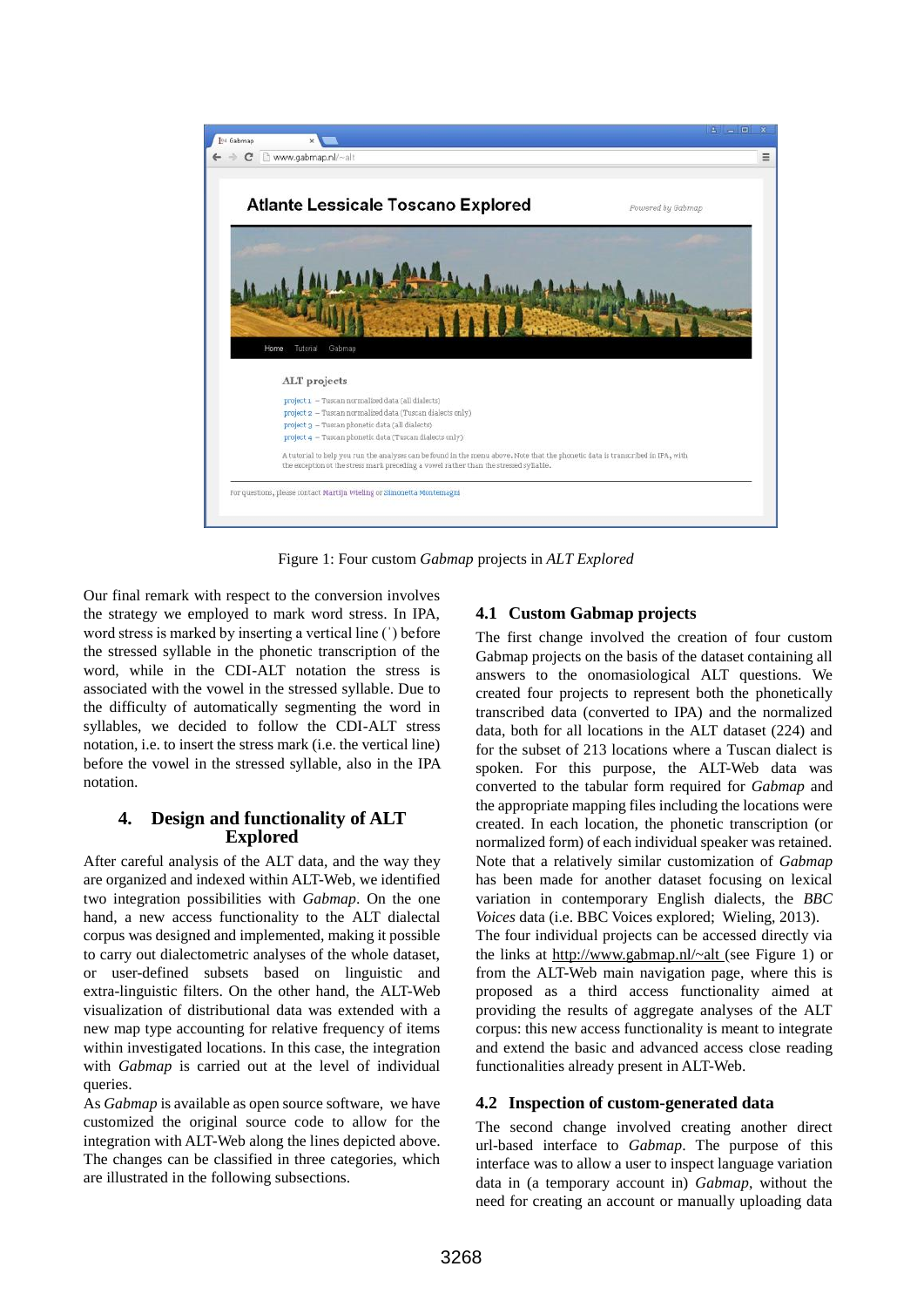(but instead by simply clicking a link). Clearly, this interface facilitates the integration of *Gabmap* in online repositories of dialect atlas data, such as ALT-Web. For example, ALT-Web is currently in the process of being adapted to allow users to analyze custom subsets of ALT data in *Gabmap*. Each subset is created on the basis of setting specific filters. The current filters allow the user to specify the age range, the province(s) in which the locations should be located, and the semantic field(s) of the questions included: in the near future filters could be extended to include gender, job type and education level of the speaker. After setting one or more filters, the ALT-Web application creates the appropriate *Gabmap* datafile (where phonetic transcriptions are converted to IPA), stores it on the ALT-Webserver and generates a direct link to *Gabmap*. When the user clicks on this link, the data is uploaded to *Gabmap*, and the resulting analyses can be directly inspected in a temporary *Gabmap* account. As an example, consider the following url (from ALT-Web) to display the data with respect to the semantic field of 'Agriculture':

[http://www.gabmap.nl/~alt/bin/accountALT?action=ALT](http://www.gabmap.nl/~alt/bin/accountALT?action=ALT&username=_tmpALT&description=Agriculture&kmlurl=http://www.gabmap.nl/~alt/resources/Tuscany-all.kml&dataurl=http://dbtvm1.ilc.cnr.it/proveALT/MAT/Matrix_fon_agr_ALL.txt) [&username=\\_tmpALT&description=Agriculture&kmlurl](http://www.gabmap.nl/~alt/bin/accountALT?action=ALT&username=_tmpALT&description=Agriculture&kmlurl=http://www.gabmap.nl/~alt/resources/Tuscany-all.kml&dataurl=http://dbtvm1.ilc.cnr.it/proveALT/MAT/Matrix_fon_agr_ALL.txt) [=http://www.gabmap.nl/~alt/resources/Tuscany-all.kml&](http://www.gabmap.nl/~alt/bin/accountALT?action=ALT&username=_tmpALT&description=Agriculture&kmlurl=http://www.gabmap.nl/~alt/resources/Tuscany-all.kml&dataurl=http://dbtvm1.ilc.cnr.it/proveALT/MAT/Matrix_fon_agr_ALL.txt) [dataurl=http://dbtvm1.ilc.cnr.it/proveALT/MAT/Matrix\\_f](http://www.gabmap.nl/~alt/bin/accountALT?action=ALT&username=_tmpALT&description=Agriculture&kmlurl=http://www.gabmap.nl/~alt/resources/Tuscany-all.kml&dataurl=http://dbtvm1.ilc.cnr.it/proveALT/MAT/Matrix_fon_agr_ALL.txt) [on\\_agr\\_ALL.txt](http://www.gabmap.nl/~alt/bin/accountALT?action=ALT&username=_tmpALT&description=Agriculture&kmlurl=http://www.gabmap.nl/~alt/resources/Tuscany-all.kml&dataurl=http://dbtvm1.ilc.cnr.it/proveALT/MAT/Matrix_fon_agr_ALL.txt)

#### **4.3 Integration of Gabmap distribution maps**

The third change involved the extension of the *Gabmap* application by allowing direct (url) access to the distribution maps. Consequently, when the user supplies both the question item and the variant as url parameters, the corresponding distribution map is shown visualizing the relative frequency of use of the variant throughout Tuscany. This functionality has been integrated in ALT-Web as part of the basic access functionality. In accessing the data, the user can choose one of two search paths, corresponding to the typical access keys to the data of a linguistic atlas: the questionnaire item through which the dialectal word was elicited, or the locality in which it was witnessed. Regardless of the type of selection, the final result is a list of entries satisfying the user request. For each dialectal variant in the list it is possible either to look up the corresponding entries in the ALT-Web database or to project the result onto a map. If the *Gabmap* distribution map is selected, the result is visualized within *Gabmap*. Figure 2 shows an example of this type of map. The darkness of the color in the map reflects the relative frequency of the selected variant in each location. In contrast, the original ALT-Web visualization only distinguished presence and absence of a given answer, regardless of the number of informants who attested it.

As the ALT-Web application uses a different transcription system than *Gabmap*, the CDI-ALT to IPA conversion script (see Section 3 above) is used here to convert the CDI-ALT transcription of individual items (transmitted via the url) to the IPA transcription used in *Gabmap*. For example, the CDI-ALT compositional representation [suSi8na] (a dialectal variant of *susina*, 'plum') would be converted to [suzˈina] in IPA. Figure 2 visualizes the distribution map of this variant.<sup>2</sup>



Figure 2: Distribution map of [suzˈina] for the concept *susina*, 'plum'. Darker colours indicate a greater relative frequency of use

#### **5. Conclusion**

The main contribution of this work can be summarized as follows. From the perspective of online digital dialectal resources such as ALT-Web, the integration with *Gabmap* in *ALT Explored* provides the opportunity to conduct quantitative analyses which were not possible before. From the perspective of *Gabmap*, the flexible extensions represent a unique opportunity to become the visualization and exploration tool for an entire linguistic atlas.

While the two online applications are both useful in their own right, their integration becomes more than the simple sum of the two parts. Within *ALT Explored*, the dynamic combination of macro- and micro-analysis, or to put it in Moretti's words of "close and distant reading", allows the dialectologist to alternate between separate views of the data, zooming in and out, searching for large-scale patterns and then focusing on fine-grained analyses.

The combination of close and distant reading of textual data is becoming more and more important in the field of digital humanities. To our knowledge, our contribution represents the first attempt in this direction in the sub-area of digital dialectology.

This distribution map can be viewed online by using the following url:

[http://www.gabmap.nl/~alt/bin/accountALT?username=altdem](http://www.gabmap.nl/~alt/bin/accountALT?username=altdemo&action=ALTDISTMAP&project=3&var=suSi8na&convert=1&item=101-susina#fig) [o&action=ALTDISTMAP&project=3&var=suSi8na&convert=](http://www.gabmap.nl/~alt/bin/accountALT?username=altdemo&action=ALTDISTMAP&project=3&var=suSi8na&convert=1&item=101-susina#fig) [1&item=101-susina#fig](http://www.gabmap.nl/~alt/bin/accountALT?username=altdemo&action=ALTDISTMAP&project=3&var=suSi8na&convert=1&item=101-susina#fig)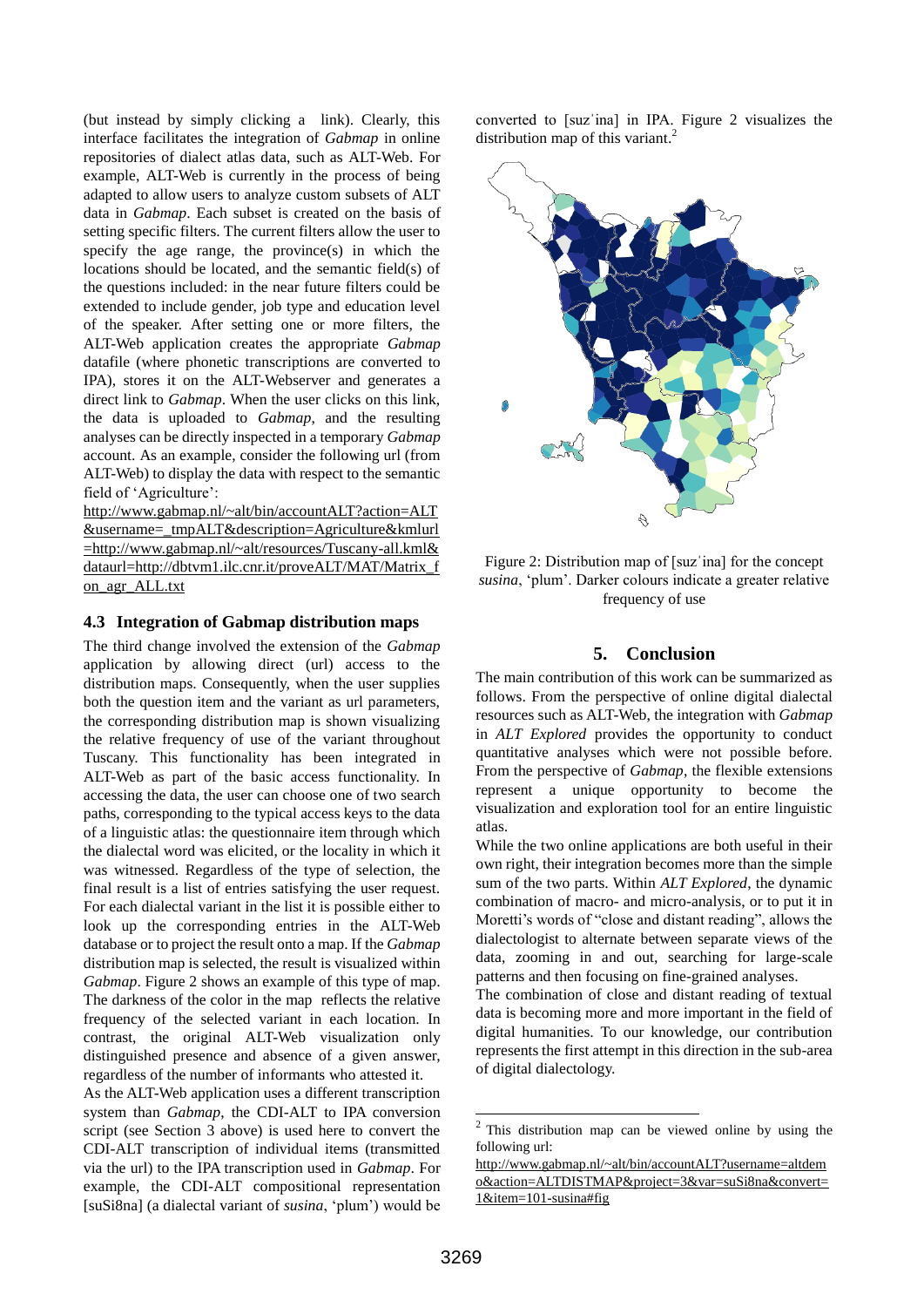#### **Acknowledgements**

The research reported in this article was carried out in the framework of the Short Term Mobility program of international exchanges funded by the National Research Council (CNR, Italy). We are grateful to Çağrı Çöltekin, Marc Kemps-Snijders, Jan Pieter Kunst, and Juan Bontje for their help with configuring *Gabmap*. Thanks are also due to Elisabetta Carpitelli, for valuable advice on issues related to the CDI-ALT to IPA conversion.

#### **References**

- Burdick, A., Drucker, J., Lunenfeld, P., Presner, T., Schnapp, J. (2012). *Digital Humanities*. MIT Press.
- Cucurullo, N., Montemagni, S., Paoli, M., Picchi, E., Sassolini, E. (2006). Dialectal resources on-line: The ALT-Web experience. *Proceedings of the 5th International Conference on Language Resources and Evaluation*, Genova, 1846–51.
- Giacomelli, G., Agostiniani, L., Bellucci, P., Giannelli, L., Montemagni, S., Nesi A., Paoli M., Picchi E., Poggi Salani T. (2000). *Atlante lessicale Toscano*. Roma: Lexis Progretti Editoriali.
- Goebl, H. (2010). Dialectometry: Theoretical pre-requisites, practical problems and concrete applications (mainly with examples from the Atlas Linguistique de la France 1902-1910). *Dialectologia*. Special issue, I, Geolinguistics around the World, 63-77, http://www.publicacions.ub.edu/revistes/dialectologia

#### **Appendix 1**

#### **CDI-ALT to IPA Conversion Table**

|                 | CDI-<br><b>ALT</b>          | CDI-ALT<br>composit.<br>represent. | <b>IPA</b> | <b>Notes</b> |
|-----------------|-----------------------------|------------------------------------|------------|--------------|
| $1$ .           | $\Theta$                    | G                                  | Э          |              |
| $\mathfrak 2$ . | $\acute{\mathrm{\theta}}$   | 68                                 | 'ə         |              |
| $\mathsf 3$ .   | a                           | a                                  | a          |              |
| 4.              | ä                           | a3                                 | æ          |              |
| $5$ .           | $\ddot{\tilde{\mathrm{a}}}$ | a37                                | æ          |              |
| $\,$ 6 $\,$ .   | $\ddot{\tilde{\rm a}}$      | a378                               | Έæ         |              |
| $\mathbf 7$ .   | ä                           | a38                                | Έæ         |              |
| $\bf 8$ .       | ã                           | a <sub>7</sub>                     | a          |              |
| $9$ .           | $\acute{\tilde{\rm a}}$     | a78                                | 'a         |              |
| 10.             | á                           | a8                                 | 'a         |              |

SP2010/.

- Grassi, C., Sobrero, A., Telmon, T. (1997). *Fondamenti di Dialettologia Italiana*, Roma-Bari, Laterza.
- Leinonen, T., Çöltekin, Ç., & Nerbonne, J. (forthcoming). Using Gabmap. *Lingua*.
- Levenshtein, V. (1965). Binary codes capable of correcting deletions, insertions and reversals. Doklady *Akademii Nauk SSSR*, 163:845–848. In Russian.
- Moretti, F. (2013). *Distant Reading*. London, Verso.
- Montemagni, S., Paoli, M. (1989/1990). *Dalla parola al bit (e ritorno): percorsi dall'inchiesta sul campo alla banca dati dell'ALT*. *Quaderni dell'Atlante Lessicale Toscano*, VI/VIII, pp. 7-52.
- Nerbonne, J., Colen, R., Gooskens, C., Kleiweg, P., Leinonen, T.  $(2011)$ . Gabmap – a web application for dialectology. *Dialectologia: revista electrònica*, SI II, 65-89.
- Snoek, C. 2014. Review of Gabmap: Doing Dialect Analysis on the Web. *Language Documentation & Conservation*, 8, 192-208.
- Wieling, M. (2013). Voices dialectometry at the University of Groningen. In: Clive Upton and Bethan Davies (eds.) *Analysing 21st-century British English: Conceptual and methodological aspects of the BBC 'Voices' project*. London: Routledge, pp. 208-218.
- Wieling, M., Montemagni, S., Nerbonne, J., Baayen, R.H. (2014). Lexical differences between Tuscan dialects and standard Italian: Accounting for geographic and socio-demographic variation using generalized additive mixed modeling. *Language*, 90(3), 669-692.

|     | CDI-<br><b>ALT</b>        | <b>CDI-ALT</b><br>composit.<br>represent. | <b>IPA</b> | <b>Notes</b> |
|-----|---------------------------|-------------------------------------------|------------|--------------|
| 11. | b                         | b                                         | b          |              |
| 12. | þ                         | b <sub>5</sub>                            | β          |              |
| 13. | č                         | $\mathsf{C}$                              | ţſ         |              |
| 14. | ć                         | C <sub>5</sub>                            | ſ          | See<br>n.106 |
| 15. | d                         | d                                         | d          |              |
| 16. | ď                         | D                                         | ď          |              |
| 17. | $\boldsymbol{\mathsf{d}}$ | d5                                        | ð          |              |
| 18. | e                         | е                                         | e          |              |
| 19. | ë                         | e <sub>0</sub>                            | e          |              |
| 20. | $\tilde{\mathrm{e}}$      | e07                                       | e          |              |
| 21. | $\acute{\mathrm{e}}$      | e078                                      | 'e         |              |
| 22. | é                         | e08                                       | 'e         |              |
| 23. | ę                         | e1                                        | е          |              |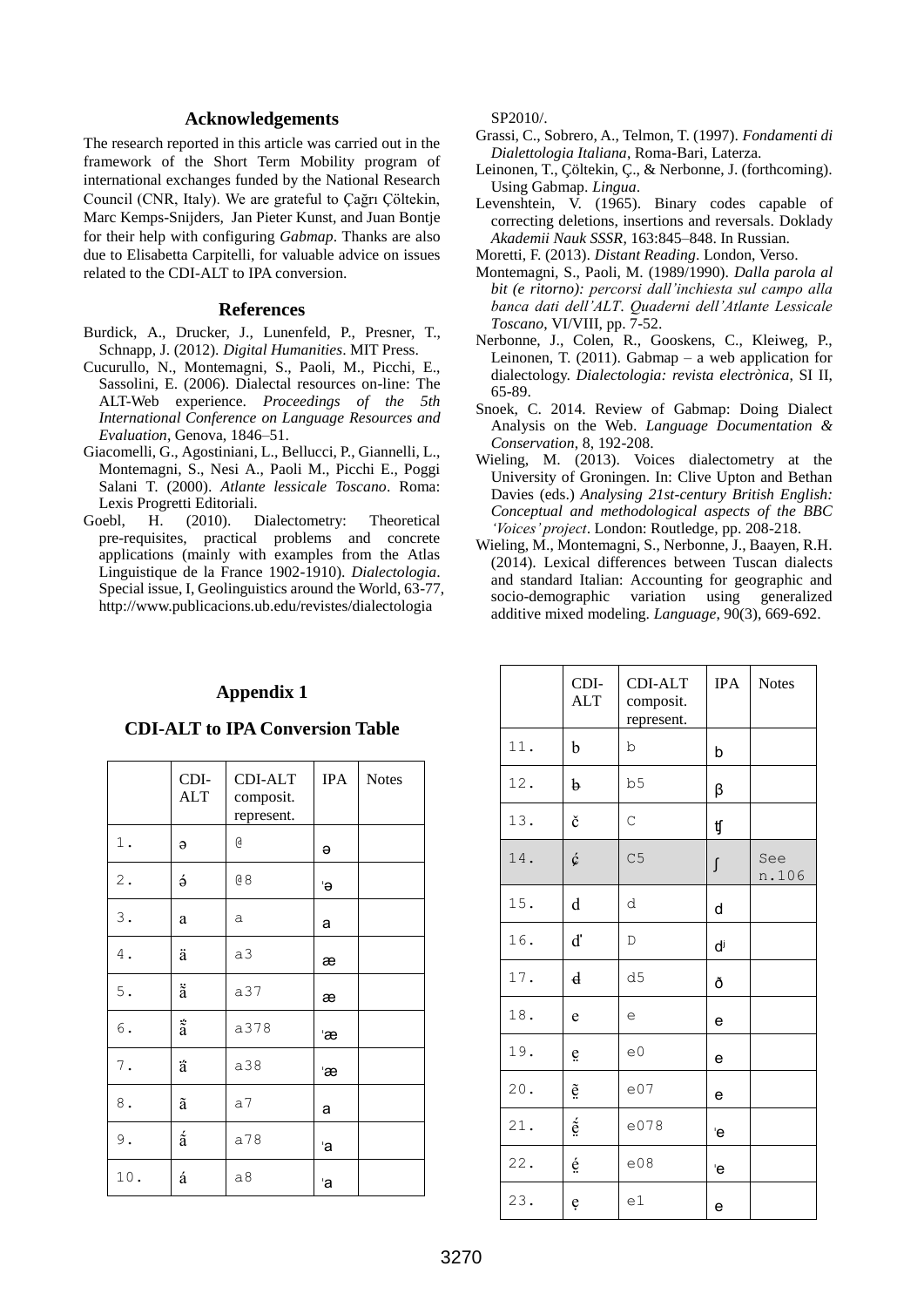|        | CDI-<br><b>ALT</b>    | CDI-ALT<br>composit.<br>represent. | <b>IPA</b>                  | <b>Notes</b> |
|--------|-----------------------|------------------------------------|-----------------------------|--------------|
| 24.    | ệ                     | e17                                | е                           |              |
| 25.    | $\acute{\mathrm{e}}$  | e178                               | Έ                           |              |
| 26.    | é                     | e18                                | 'e                          |              |
| 27.    | ę                     | e2                                 | ε                           |              |
| 28.    | $\tilde{\mathbf{e}}$  | e27                                | ε                           |              |
| 29.    | $\acute{\text e}$     | e278                               | ξ                           |              |
| 30.    | é                     | e28                                | ٤                           |              |
| 31.    | ě                     | e4                                 | ĕ                           |              |
| 32.    | é                     | e8                                 | 'e                          |              |
| 33.    | $\rm f$               | f                                  | f                           |              |
| 34.    | ğ                     | G                                  | ф3                          |              |
| 35.    | g                     | g                                  | g                           |              |
| 36.    | ĝ                     | g5                                 | γ                           |              |
| 37.    | ģ                     | G <sub>5</sub>                     | 3                           | See<br>n.107 |
| 38.    | ġ                     | g6                                 | $g^{\gamma}$                |              |
| 39.    | h                     | h                                  | h                           |              |
| $40$ . | $\mathbf{i}$          | i                                  | i                           |              |
| 41.    | į                     | i2                                 | İ                           |              |
| 42.    | $\tilde{\mathbf{l}}$  | i27                                | i                           |              |
| 43.    | $\frac{7}{1}$         | i278                               | Ť                           |              |
| 44.    | $\mathbf{i}$          | i28                                | Ť                           |              |
| 45.    | $\frac{1}{6}$         | i4                                 | j                           |              |
| 46.    | $\tilde{\textbf{\i}}$ | i7                                 | i                           |              |
| $47$ . | $\acute{\tilde{1}}$   | i78                                | Ť                           |              |
| 48.    | $\acute{\text{1}}$    | i8                                 | Ť                           |              |
| 49.    | $\check{g}$           | J                                  | $\mathsf{g}^\text{\tiny j}$ |              |
| 50.    | $\rm \tilde{C}$       | j                                  | ki                          |              |
| 51.    | k                     | k                                  | k                           |              |

|        | CDI-<br><b>ALT</b>          | CDI-ALT<br>composit.<br>represent. | <b>IPA</b> | <b>Notes</b> |
|--------|-----------------------------|------------------------------------|------------|--------------|
| 52.    | $\bf k$                     | k5                                 | x          |              |
| 53.    | $\mathbf{1}$                | 1                                  | L          |              |
| 54.    | ľ                           | L                                  | λ          |              |
| 55.    | ł                           | 16                                 | Г          |              |
| 56.    | m                           | m                                  | m          |              |
| 57.    | n                           | n                                  | n          |              |
| 58.    | ń                           | Ν                                  | ŋ          |              |
| 59.    | ņ                           | n1                                 | η          |              |
| 60.    | 'n                          | n6                                 | ŋ          |              |
| 61.    | $\mathbf 0$                 | $\circ$                            | O          |              |
| 62.    | $\ddot{\mathrm{o}}$         | $\circ$ <sup>0</sup>               | O          |              |
| 63.    | $\tilde{\Omega}$            | 007                                | o          |              |
| 64.    | $\acute{\text{o}}$          | o078                               | 'O         |              |
| 65.    | $\dot{\Omega}$              | 008                                | 'O         |              |
| 66.    | Ò                           | $\circ 1$                          | o          |              |
| 67.    | $\tilde{\mathrm{o}}$        | 017                                | o          |              |
| 68.    | $\acute{\mathrm{o}}$        | o178                               | 'O         |              |
| 69.    | ó                           | 018                                | 'O         |              |
| $70$ . | ð                           | $\circ$ 2                          | С          |              |
| 71.    | õ                           | 027                                | С          |              |
| 72.    | $\acute{\text{o}}$          | 0278                               | C,         |              |
| 73.    | ó                           | 028                                | C,         |              |
| 74.    | ö                           | $\circ$ 3                          | ø          |              |
| 75.    | $\ddot{\tilde{\mathrm{o}}}$ | 037                                | ø          |              |
| 76.    | $\ddot{\tilde{\mathrm{o}}}$ | 0378                               | 'Ø         |              |
| 77.    | ö                           | 038                                | 'Ø         |              |
| 78.    | ó                           | $\circ$ 8                          | 'O         |              |
| 79.    | Q                           | 09                                 | c          |              |